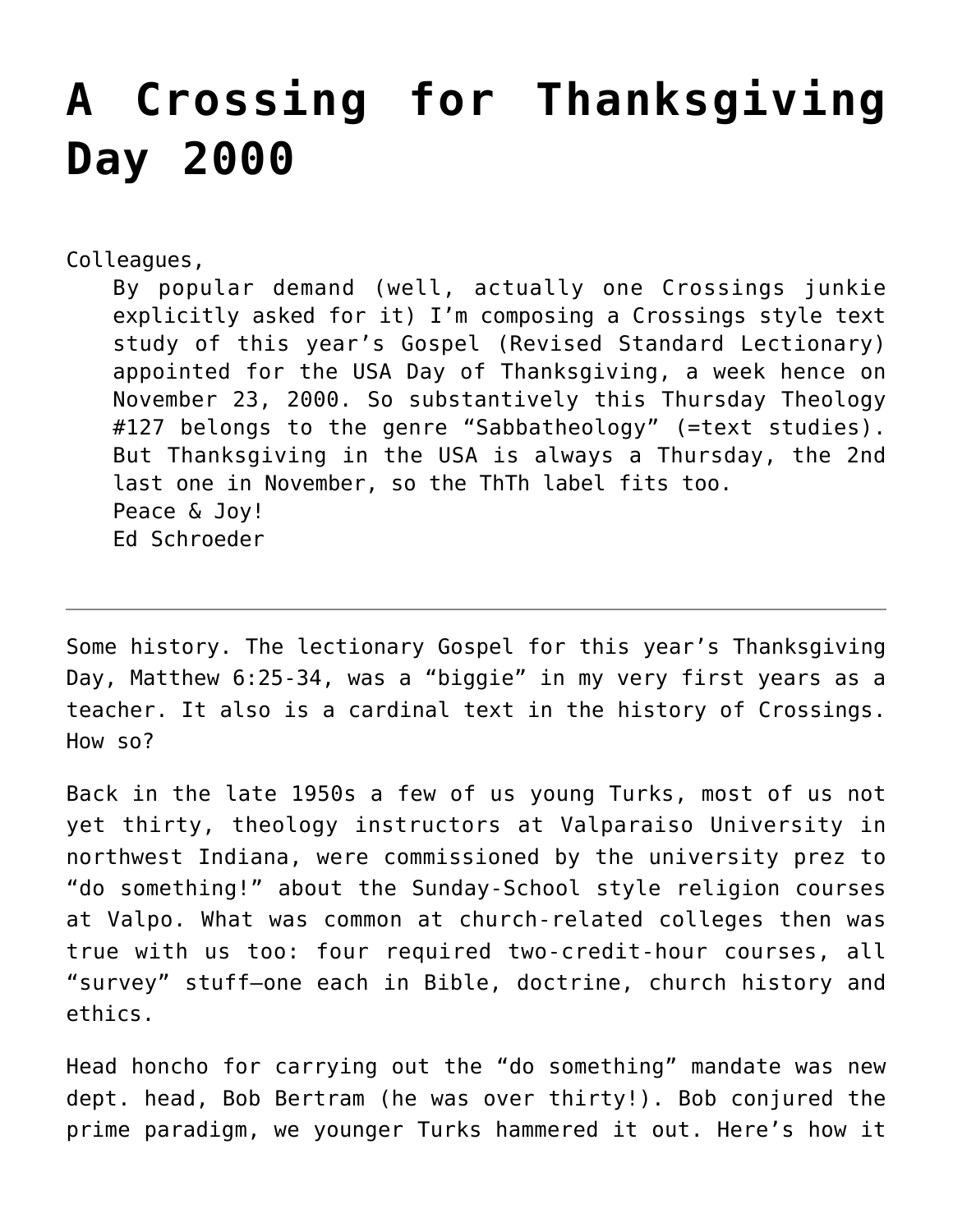went. Use the church lectionary as the theological backbone for the required four courses. Use the Gospel readings and their theological substance, week for week as they came up during the two semesters of the freshman year. Do likewise with the epistle pericopes for the sophomore year. Connect those readings ("cross them," we now say) to slice-of-life stuff from the student's own environment–academic and personal–as well as to the secular and churchly culture roundabout. Constrain students to practice such crossings in written work each week.

It was a wild experiment, conflicted all the way–within the department, within the university, and with many a student's hometown pastor. We had about 5 good years, something akin to Luther's word about God's "Platzregen" that showers the land for a while–and then moves on. Later still, Bertram in '63 and I in '71 moved on to Concordia Seminary in St. Louis and then into Seminex. The penchant for the pericopes and crossings-theology came along. Eventually the Crossing Community, Inc., a Missourinot-for-profit corporation, came into being. Sabbatheology and Thursday Theology continue the tradition.

If you want to know more about those origins, consult the current issue of Valparaiso University's magazine, THE CRESSET (Reformation, 2000). Editor Gail McGrew Eifrig, a V.U. freshman when it all started in 1958, devotes 4 perceptive pages to this slice of her own life and what it did and didn't do for the university to which she returned some years later as prof herself.

So what's that got to do with Matt. 6 and Thanksgiving Day? you ask. First you must remember that in 1958 there was no threeyear lectionary. Just a one-year lectionary with the same texts coming around again year after year as they had for perhaps a 1000 years in the Western Church.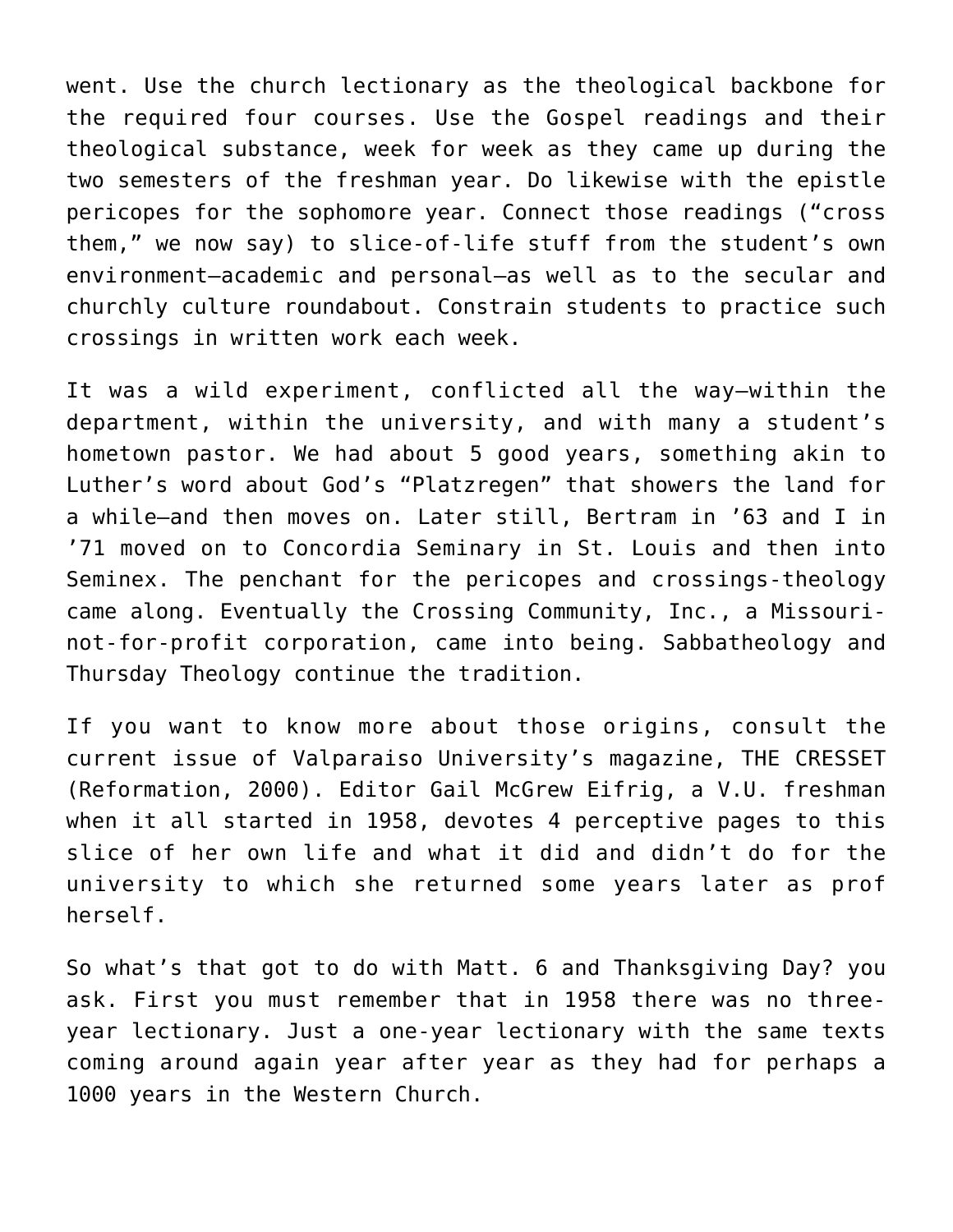So Matt. 6:25-34 was always the appointed Gospel for the 15th Sunday after Trinity. Even though the calendric mobility of Easter lengthened/shortened the Trinity season, Trinity 15 regularly popped up in September. So the fall semester of "New Testament Readings: Gospels," freshman introduction to "university theology," began with Matt. 6:25-34. And it proved to be a shocker.

Here in the Sermon on the Mount Jesus is preaching on the first commandment, saying that there are really only two options–serving God or serving Mammon. You can only have one god at a time. Most all of our students knew that, and they (most of them LCMS Lutherans) had long since opted to serve God. No big deal. But Jesus' own diagnosis presses deeper. Do you worry? he asks. Of course, we do. Who doesn't? Well, then, do you notice that Jesus links worry with serving Mammon, not with serving God? So if you do worry–and who doesn't–you are a firstcommandment-breaker. Now, wait a minute! And as if that's not bad enough notice how Jesus' diagnosis gets grimmer and grimmer as he pushes deeper. It's even worse than that.

I can't lay my hands on the ancient syllabus pages for Trinity 15 right now, but I think I can reconstruct the Crossings-style paradigm. First I'll key in the text (NRSV).

## **Matthew 6:25-33 RSL Gospel for (United States) Thanksgiving Day, November 23, 2000**

24No one can serve two masters; for a slave will either hate the one and love the other, or be devoted to the one and despise the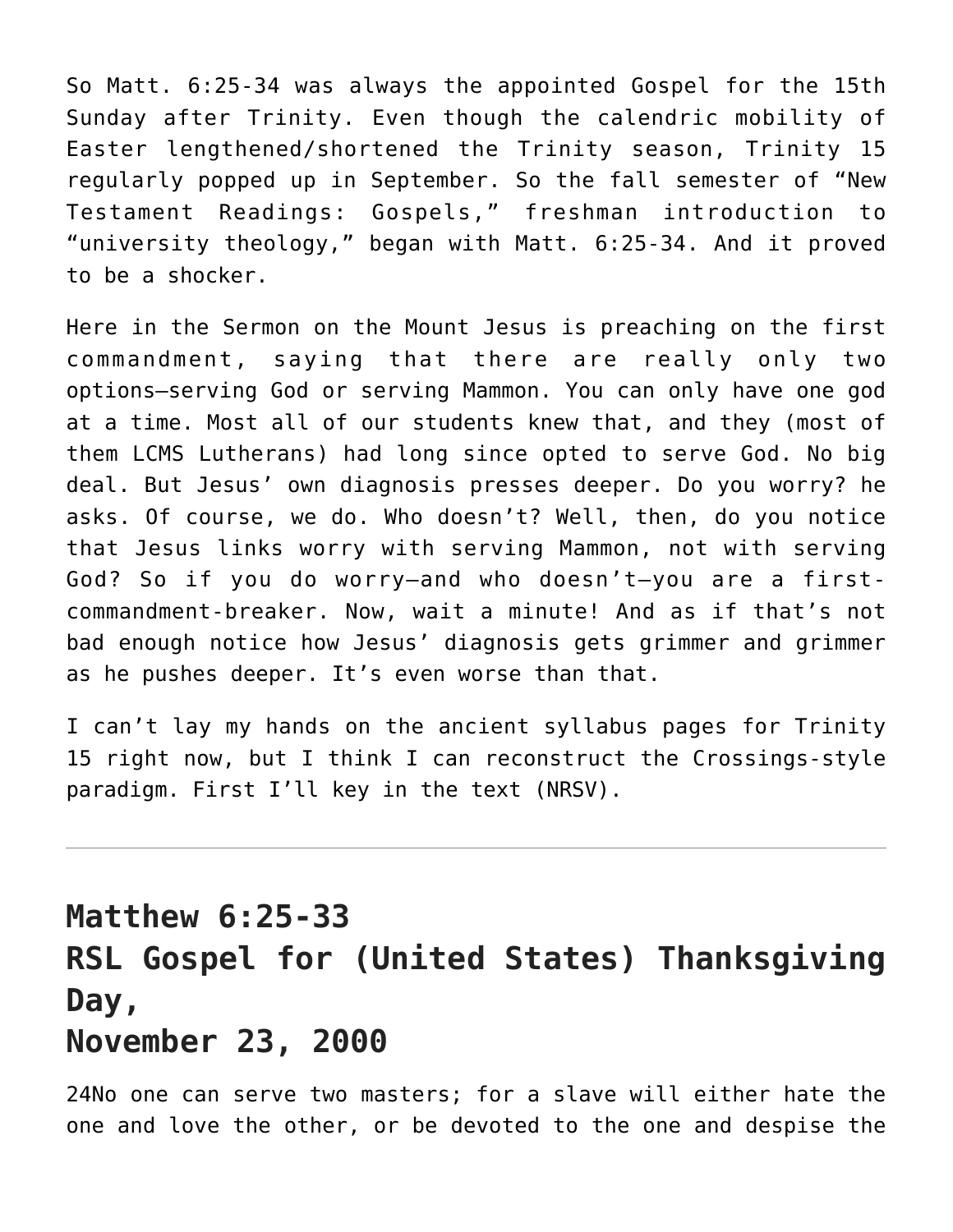other. You cannot serve God and wealth (mammon). 25Therefore I tell you, do not worry about your life, what you will eat or what you will drink, or about your body, what you will wear. Is not life more than food, and the body more than clothing? 26Look at the birds of the air; they neither sow nor reap nor gather into barns, and yet your heavenly Father feeds them. Are you not of more value than they? 27And can any of you by worrying add a single hour to your span of life? 28And why do you worry about clothing? Consider the lilies of the field, how they grow; they neither toil nor spin, 29yet I tell you, even Solomon in all his glory was not clothed like one of these. 30But if God so clothes the grass of the field, which is alive today and tomorrow is thrown into the oven, will he not much more clothe you–you of little faith? 31Therefore do not worry, saying, "What will we eat?" or "What will we drink?" or "What will we wear?" 32For it is the Gentiles who strive for all these things; and indeed your heavenly Father knows that you need all these things. 33But strive first for the kingdom of God and his righteousness, and all these things will be given to you as well. 34So do not worry about tomorrow, for tomorrow will bring worries of its own. Today's trouble is enough for today.

*I think we took 4 steps to get down to the final diagnosis–*

### **Bad News: The Human Malady**

- 1. Worry about anything, any anxiety about tomorrow, is part of the bad news of human life. But it's even worse than that.
- 2. Root of that, says Jesus, is distrust of God as "Father in heaven," — "you of little faith."
- 3. Worse still (according to v.24) is, you are not trusting God, "devoted, serving" God, says Jesus; you are "hating, despising" God. He disallows any third possibility.
- 4. But it's even worse than that. Note Jesus' words about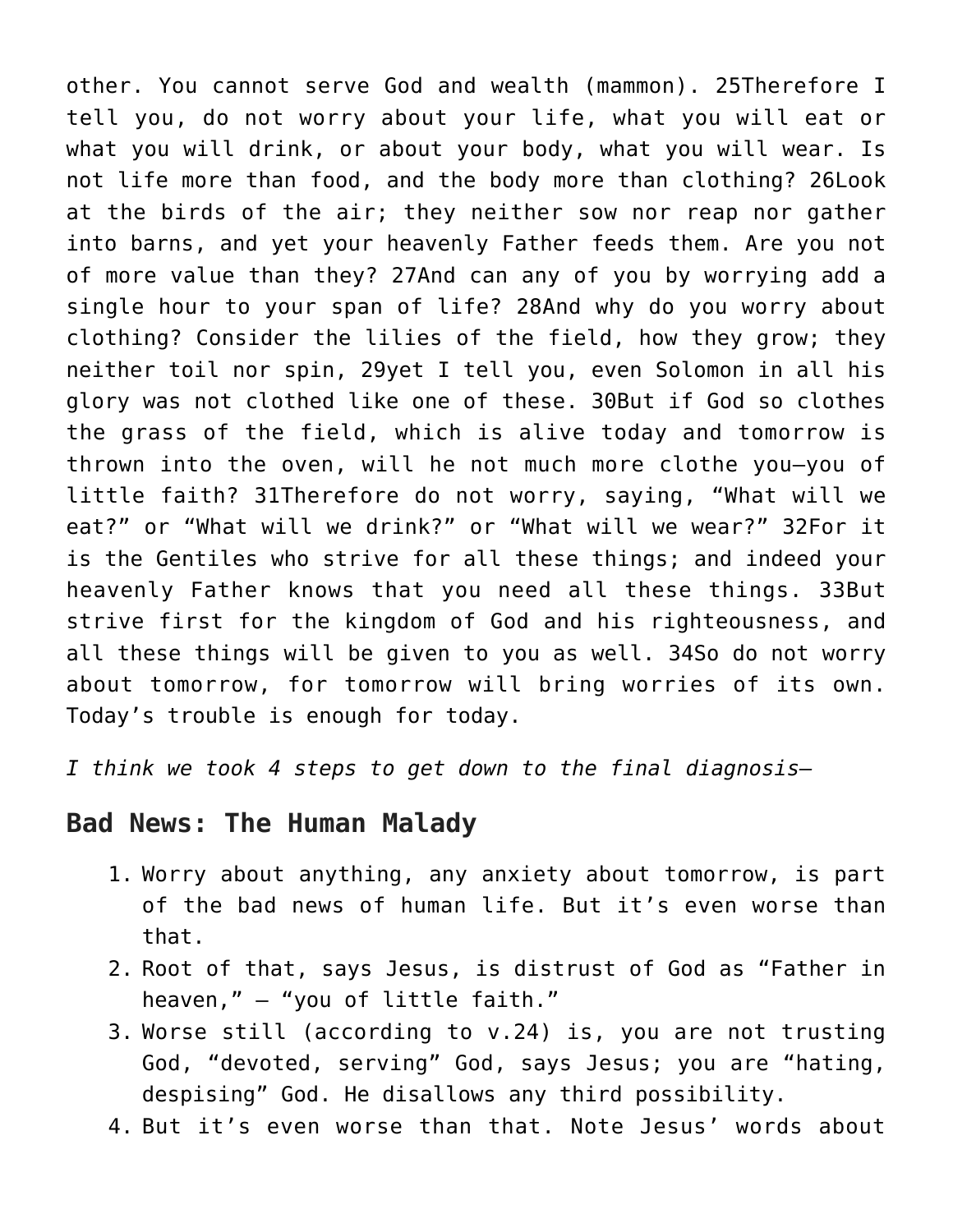grass–here today, in the oven tomorrow. Sounds like a "grass-like fate" for God-distrusters.

*[I do remember that in class we checked the Exodus text for the original promulgation of the first commandment and noted the grim words for those who "do not love me and keep my commandment," a visit from God with a total wipe-out clause. Grass-like fate indeed.]*

And remember Jesus is doing this diagnosis on his disciples, not the worldlings who might be expected to be hooked on mammon, on "stuff," getting it and hanging on to it. So even for disciples first-commandment-keeping is an impossible demand–and the consequences for not doing so lethal. Is there any good news to cope with this diagnosis, yes, finally to trump it? Yes, but in this pericope it is very brief, and then in code language to boot.

### **Good News: Healing for our Malady**

1. The Kingdom of God and that kingdom's righteousness (to cope with #4 above).

You need to read all of Matthew to put substance on this skeletal formula. This kingdom is what God's up to in Jesus. The "Gospel according to Matthew" is his narrative about God's new operation, God's mercy-management for sinners–yes, even for first-commandment-breakers–in Jesus. Of course, you have to go all the way to the end of Matthew to learn how it is "Gospel," really good news for first-commandment-breakers. In a word: He assumes our "grass-like fate" and on Easter God counter-signs that act along with Jesus' invitation that commandment-breakers "follow" him. Even wilder is his claim that when following him we are fulfilling the first commandment, and thus home free!

2. Seeking that kingdom and its righteousness